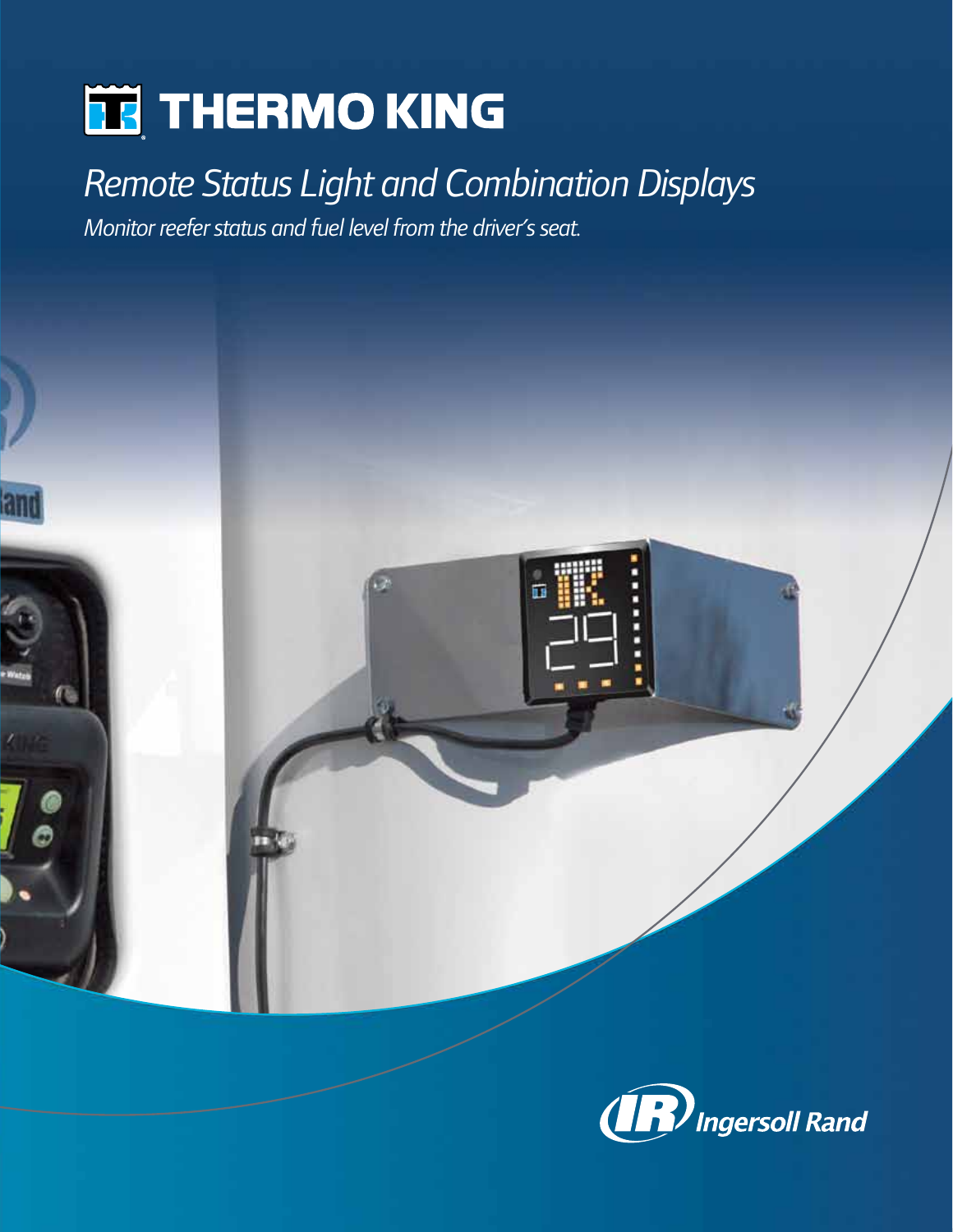

## Remote Status Light Displays

- Helps avoid expensive out-of-fuel shutdowns
- For use with all Thermo King SB trailer units with SR-2/SR-3 controllers (Status Only **Display** works with TGVI or newer controllers)
- Solid state design sealed against elements with no bulbs to replace
- Feature high-visibility LED lights and an auto-dimming feature for night driving
- Available in 4 configurations

## Fleet Facts

Running out of fuel is a common and expensive problem that is preventable with the Fuel Combo display.

#### Preventable expenses include:

- High cost of unscheduled service call-outs for priming
- Risk of battery, alternator and starter damage due to repeated restart attempts without fuel

Stay on top of your reefer's status

# with just a glance in the rear view

## Triple Combo Display

#### Light Sensor

Lights automatically dim for better night visibility.

#### Functioning Properly

Illuminates the white "T" when unit is functioning properly with no alarm codes

#### Check Alarm Code

Amber "K" is illuminated when the unit has a "check alarm code" but is still functioning. Unit should be checked at earliest convenience.

#### Shutdown Alarm

Bottom row of amber and white LEDs are illuminated when unit has shutdown alarm. Requires immediate attention.

#### Temperature Reading

Shows temperature or "dF" when zone is defrosting. Temp readout can be set for direct or mirror viewing. Reads out in degrees celsius or fahrenheit, depending on the SR-2/SR-3 controller settings.

#### Compartment Indicators

LEDs indicate which multi-temp compartment temperature reading refers to (up to 3).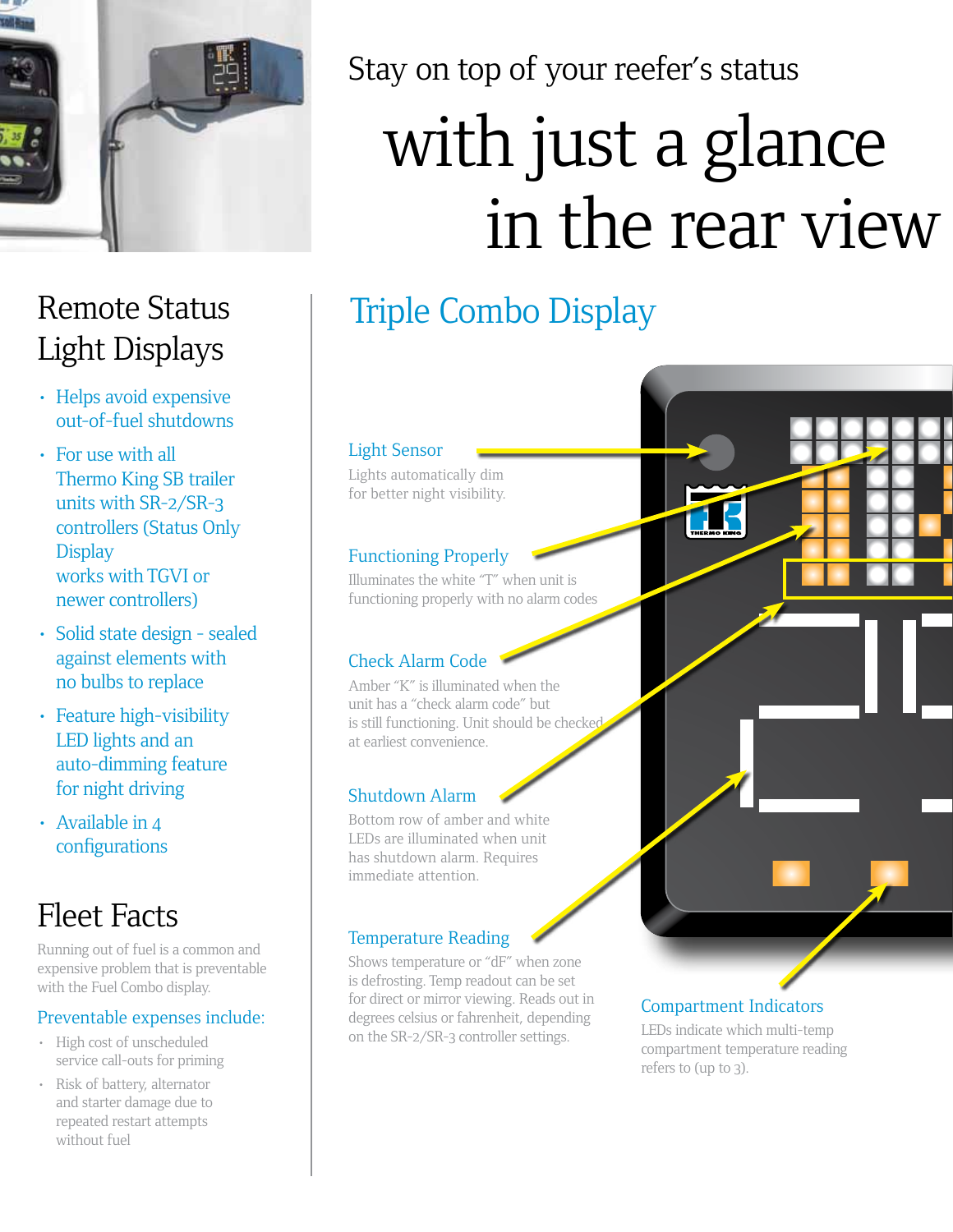# mirror!



#### Fuel Level

LED display shows fuel level. As fuel is consumed, white LEDs go out. When fuel level drops below 25% only amber LEDs remain illuminated. When fuel drops below 15%, one amber LED and the amber "K" are lit for check alarm status.

### Also Available in Four Additional Configurations:





# Ŧ

 $\overline{\mathbf{u}}$ 

#### Status Only Display

Provides on-road visibility to basic functions, including check alarm codes and shutdown alarms.

#### Fuel Combo Display

Offers all features of Status Only display, plus fuel level display and low fuel, check alarm and shutdown alarms.

#### Temperature Only Display

Displays temperature and can be set for direct or mirror viewing. Utilizes robust air temperature sensor and can be used with all controllers.

#### Fuel Only Display

Provides on-road visibility of fuel level to help prevent costly out-of-fuel shutdowns.

# Ordering Information

**F**

**1/2**

**E**

| <b>Display</b>     | <b>Status</b><br>& Alarms | <b>Fuel</b><br>Level | <b>Temperature</b> | <b>Fuel Tank</b><br><b>Gauge Kit</b> | Part#<br>(Corner Mount) | Part#<br>(Flush Mount) |
|--------------------|---------------------------|----------------------|--------------------|--------------------------------------|-------------------------|------------------------|
| <b>Status Only</b> |                           |                      |                    |                                      | 40-980                  | 40-981                 |
| Fuel Combo         |                           |                      |                    |                                      | 40-1068                 | 40-1067                |
| Fuel Combo         |                           |                      |                    |                                      | 40-1070                 | 40-1071                |
| Triple Combo       |                           |                      |                    |                                      | 40-1110                 | 40-1112                |
| Triple Combo       |                           |                      |                    |                                      | 40-1109                 |                        |
| Temp. Only (°F)    |                           |                      |                    |                                      | 40-1119                 |                        |
| Temp. Only (°C)    |                           |                      |                    |                                      | 40-1120                 |                        |
| Fuel Only          |                           |                      |                    |                                      | 40-1165                 | 40-1160                |

All displays are corner-mount except where noted. 1-year parts warranty.